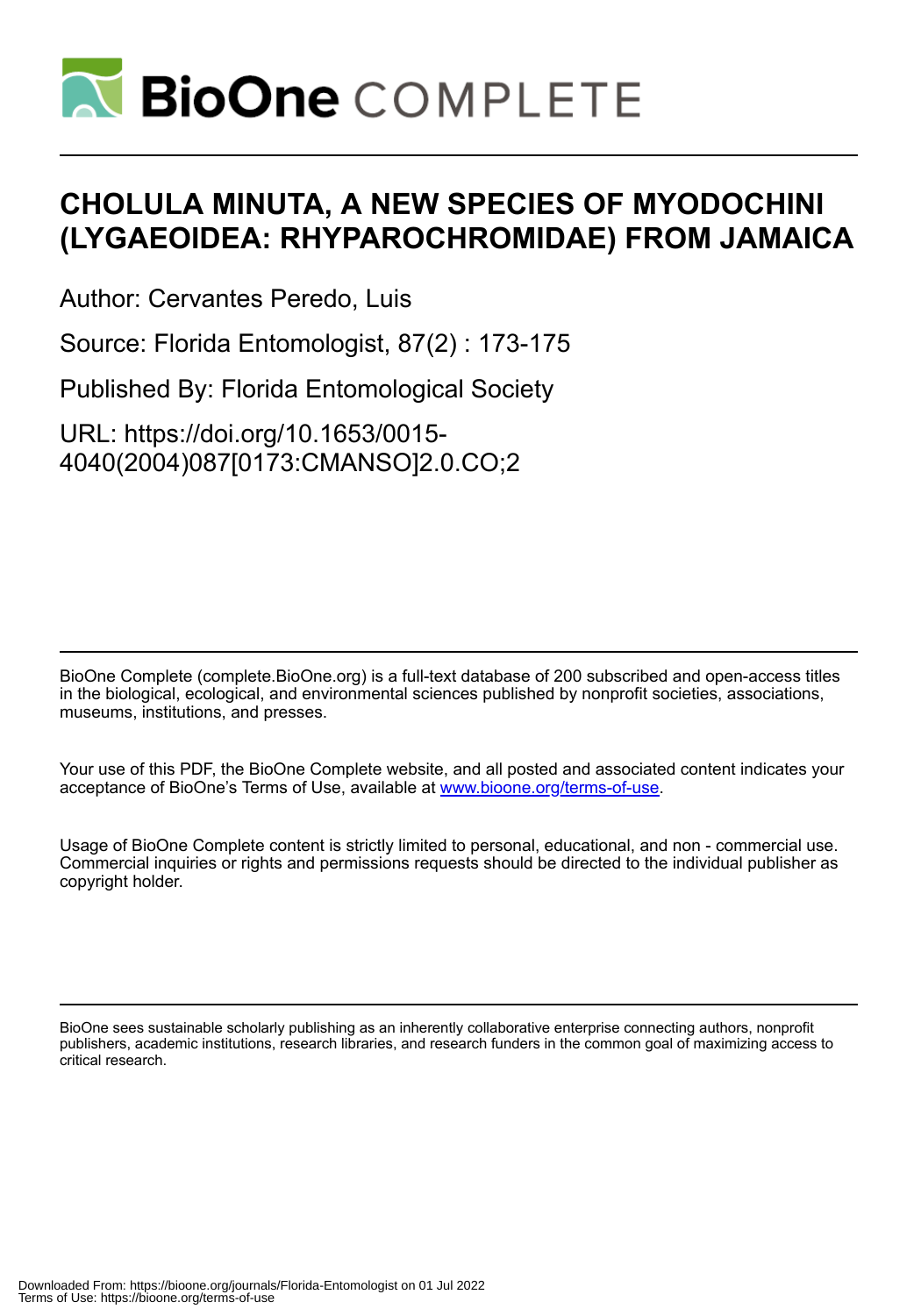# *CHOLULA MINUTA*, A NEW SPECIES OF MYODOCHINI (LYGAEOIDEA: RHYPAROCHROMIDAE) FROM JAMAICA

LUIS CERVANTES PEREDO

Instituto de Ecología, A.C., Apartado Postal 63 CP 91000, Xalapa, Veracruz, Mexico E-mail: cervantl@ecologia.edu.mx

#### **ABSTRACT**

A new species of *Cholula* (Myodochini) from Jamaica is described*.* This represents the first record of this genus for the Caribbean. *Cholula minuta* can be differentiated from other species of the genus mainly by its size. It is one of the smallest species described to date, being similar in size only to *C. parvus*, but *C. minuta* is unicolorous, while *C. parvus* has a mixture of black, brown and white coloration.

Key Words: *Cholula*, Lygaeidae, Rhyparochromidae, Jamaica

#### RESUMEN

Se describe una nueva especie de *Cholula* (Myodochini) de Jamaica. Ésta representa el primer registro de este género para el Caribe. *Cholula minuta* puede diferenciarse de otras especies del género principalmente debido a su tamaño. Es una de las especies más pequeñas descritas hasta ahora, es similar en tamaño a *C. parvus*, pero *C. minuta* es de un solo color, mientras que *C. parvus* es de una coloración mezclada de negro, pardo y blanco.

Translation provided by author.

This paper describes a new species of *Cholula* in order to make the name available for a review of West Indian lygaeids that is in preparation by J. A. Slater and R. Baranowski. The genus *Cholula* includes 12 species of Neotropical distribution. None of the species has been recorded previously from the Caribbean; six species are reported from Mexico (*C. bracteicola* Cervantes & Pacheco, *C. irrorandus* (Distant), *C. lactifera* Brailovsky, *C. lympha* Brailovsky, *C. maculatus* (Distant), and *C. scapha* Brailovsky), five from Guatemala (*C. bicolor* Distant, *C. irrorandus*, *C. parvus* (Distant), *C. variegata* Distant, and *C. vigens* (Distant)), three from Panama (*C. discoloria* Distant, *C. firmus* (Distant), and *C. vigens*), and one from Honduras (*C. parvus*) (Brailovsky 1981; Cervantes & Pacheco 2003; Distant 1882-1893).

#### *Cholula minuta* Cervantes new species (Fig. 1)

Labium reaching anterior third of abdominal sternite III. Head and anterior pronotal lobe dark ochraceous; posterior pronotal lobe, scutellum, clavus and corium pale ochraceous, with ochraceous punctures. Ventral surface covered with silvery hairs.

Head and anterior pronotal lobe covered with tiny decumbent silvery hairs; eyes and ocelli reddish brown, ocelli located very close to anterior margin of pronotum; antennae pale brown, with joints pale yellow; rostrum pale yellow with tip of segment IV brown. Pronotal collar and lateral margins of posterior pronotal lobe yellow. Pronotum and scutellum very densely punctuate. Acetabulae creamy yellow; coxae ochraceous; femora, tibiae and tarsi pale yellow, fore femur slightly darker. Pro-, meso-, and metapleura pale ochraceous with posterior margins pale yellow. Clavus with three complete rows of punctures and one incomplete row. Corium with two rows of punctures parallel to claval suture; rest of corium with sparse punctures; membrane translucent. Abdominal venter pale ochraceous.

Head slightly declivent, wider than long. Width across eyes greater than width across anterior angles of pronotum. Tylus longer than juga. Lateral pronotal margins sinuate. Disk of scutellum slightly elevated. Fore femur ventrally with double ranked spines. Evaporative area occupying less than half of metapleuron; peritreme auriculate.

### Female

Measurements in mm: Body length 3.6; head length 0.57; width across eyes 0.95; interocular distance 0.62; interocellar distance 0.32; postocular distance 0.02; antennal segments: I 0.22, II 0.45, III 0.37, IV 0.7; rostral segments: I 0.46, II 0.52, III 0.3, IV 0.3; pronotal length 0.87, width across humeral angles 1.32, width across anterior margin 0.72; scutellar length 0.68, width 0.68; hind leg: femur length 0.88, tibia length 0.96, tarsi length: I 0.2, II 0.07, III 0.16.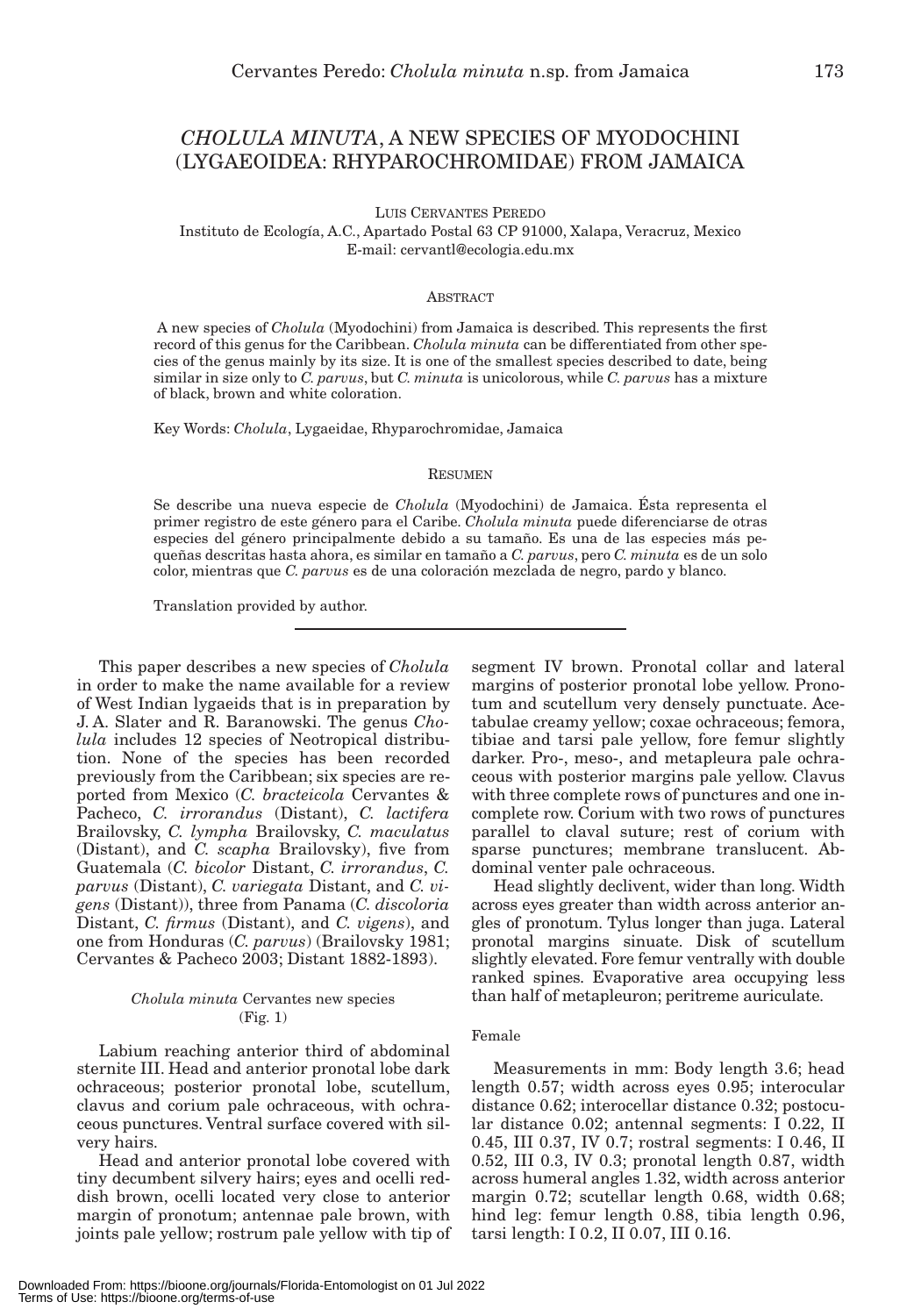

Fig. 1. Adult of *Cholula minuta* new species. The bar at the right indicates the actual size of the male. The female is slightly larger.

## Male (Holotype)

Measurements in mm: Body length 3.4; head length 0.5; width across eyes 0.85; interocular distance 0.55; interocellar distance 0.32; postocular distance 0.02; antennal segments: I 0.2, II 0.4, III 0.35, IV 0.65; rostral segments: I 0.45, II 0.48, III 0.35, IV 0.3; pronotal length 0.8, width across humeral angles 1.12, width across anterior margin 0.65; scutellar length 0.68, width 0.68; hind leg: